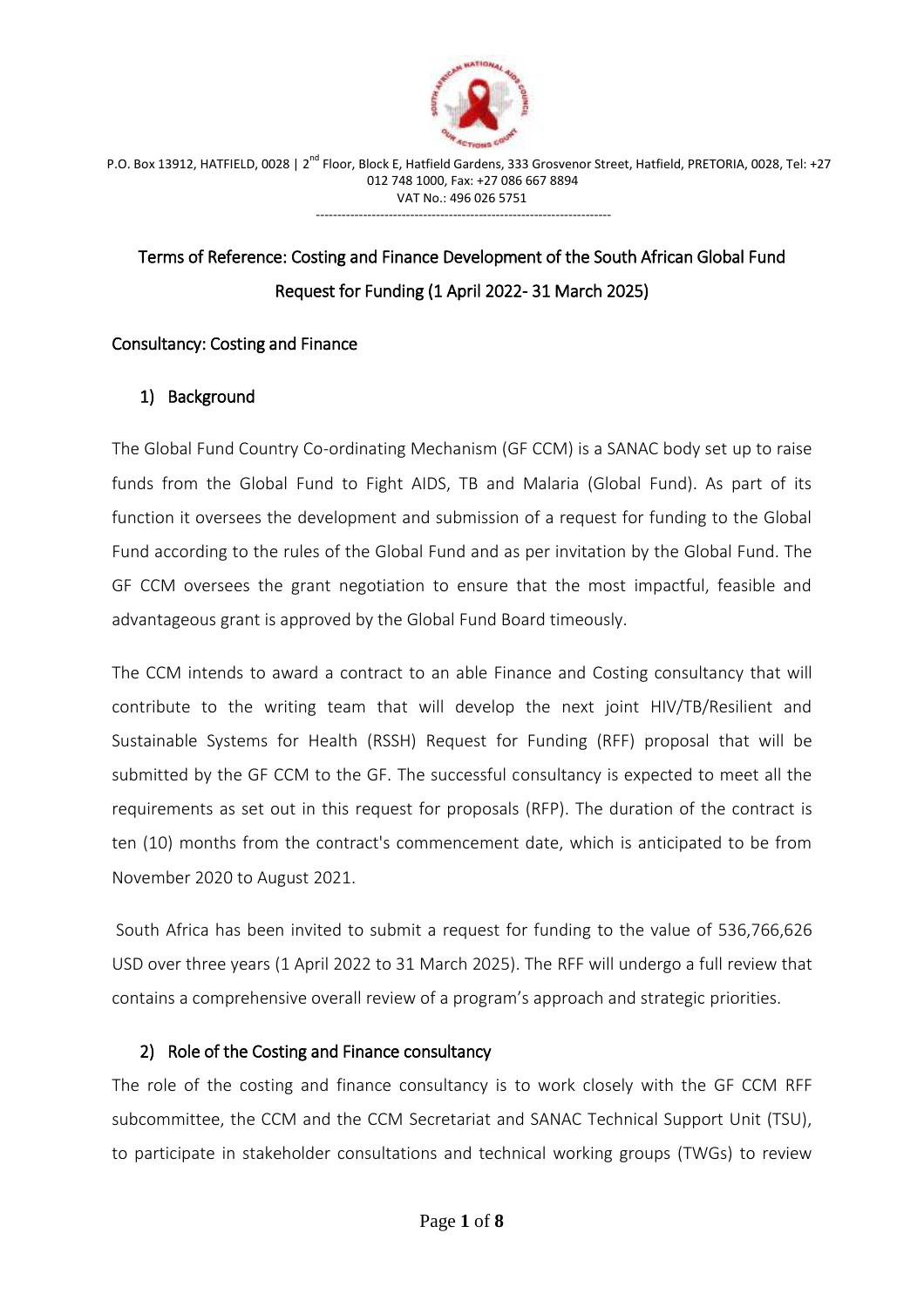

 P.O. Box 13912, HATFIELD, 0028 | 2nd Floor, Block E, Hatfield Gardens, 333 Grosvenor Street, Hatfield, PRETORIA, 0028, Tel: +27 012 748 1000, Fax: +27 086 667 8894 VAT No.: 496 026 5751

---------------------------------------------------------------------

evidence, identify priorities and finalization of the details of programme content and implementation arrangements. This will enable the consultancy to develop the budgets that will form part of the main attachments for the RFF. The budgets are expected to be developed using the Global Fund budget template for each disease component and disaggregated by Principal Recipient to the relevant level of detail and format as required by the GF. In addition, the consultancy will develop the RFF section on the funding landscape and co-financing.

The Funding Landscape Table is an important attachment required for the RFF and, hence the consultancy will be expected to work closely with the Consultant that is developing the Sustainability Framework for the country. The consultancy will also work closely with the other members of the lead technical team ( lead and support writers, monitoring and evaluation consultants, key populations, RSSH and Human Rights consultants) to ensure that the logical framework that forms the basis of the budget is fully aligned with the work of all lead technical team members. This will also require working in collaboration with the Principal Recipients (PRs) chosen by the CCM to develop the final details of the budgets.

#### 3) Scope of work:

The main deliverable of the consultancy is a timeously completed high quality costed and budgeted GF RFF for HIV, TB and Resilient and Sustainable Systems for Health(RSSH) (1 April 2022 to 31 March 2025) that includes a suitable section on the financial landscape and cofinancing, a Funding Landscape Table and budgets for the programmes described in the RFF. Costing and budgeting outputs should be underpinned by internationally acceptable methodologies and assumptions. All narrative sections have to be written in excellent English, with references as footnotes, all annexes formatted and labelled appropriately and must include an abbreviations list.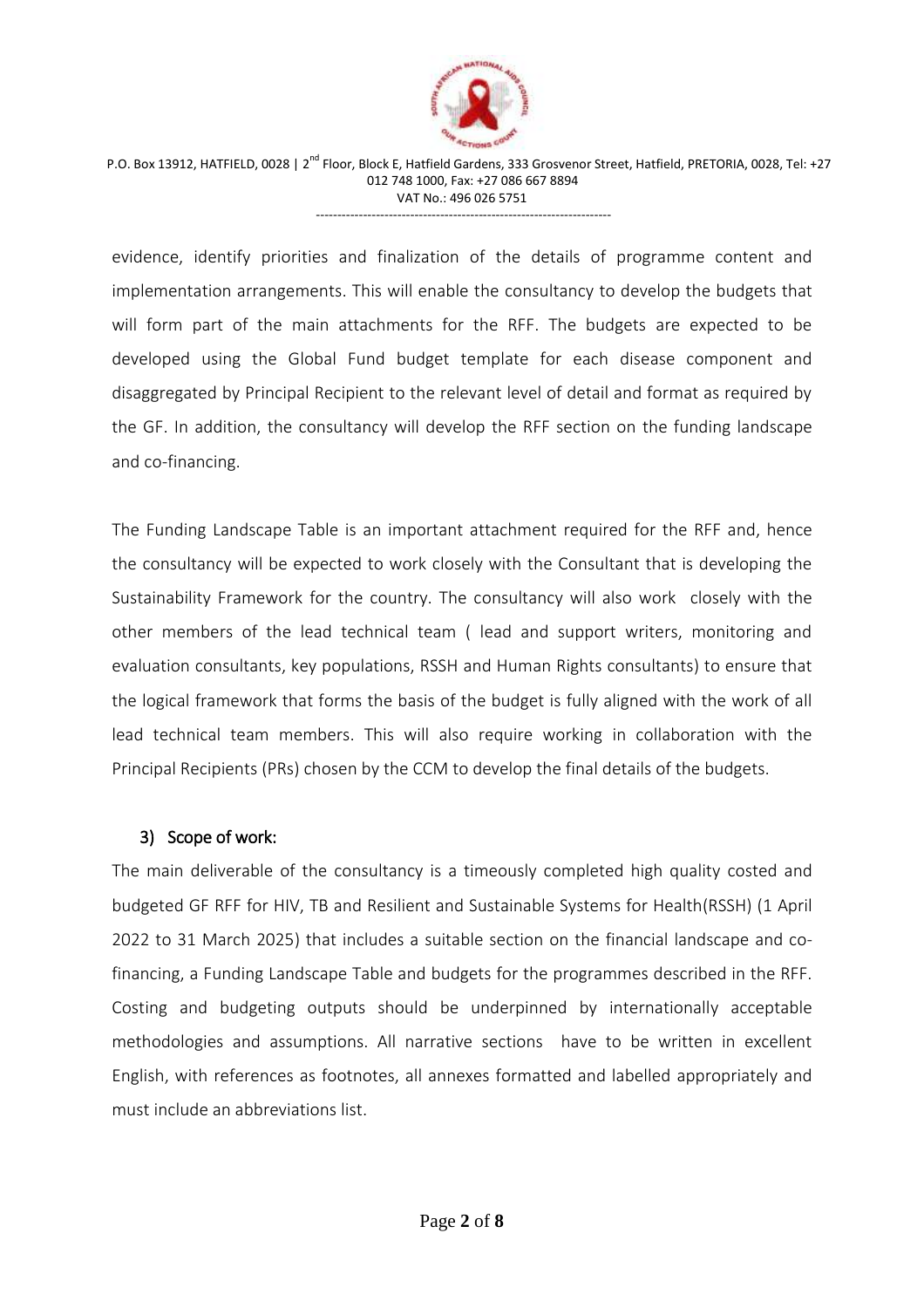

The consultancy will work with other consultants to ensure that the Programmatic Gap Table(s), Funding Landscape Table(s), Performance Framework and Budget, Sustainability Plans are cohesive and aligned to the contents of the main document.

The work will involve working with many stakeholders, attending and preparing for consultations, assisting with the development of presentations and communication pieces on progress, ongoing development and refinement of the RFF document.

# 4) Tasks and deliverables:

- Review of all relevant documents that will be used to inform the RFF and the detail required for the section on the financial landscape and Co-financing, the Funding Landscape Table and budgets for the programmes described in the RFF. This will include (but not limited to):
	- o The GF Allocation letter
	- o GF policies and guidance documents for applicants
	- o The National Strategic Plan for HIV, TB and STIs 2017-2022 and its resource needs estimates and financial gap analysis.
	- o Working documentation for the draft costed National Strategic Plan for 2022- 2027, which will be in progress.
	- o Information on innovative financing models
	- o Costed Provincial and District Multi-Sectoral Implementation Plans for 2017- 2022
	- o Investment case and any other financial analyses relating to HIV and TB in SA, including budgeting and expenditure analyses.
	- o Current GF grant and all updates of progress (from various oversight and CCM documents)
	- o Review and analysis of expenditure of the current GF grant.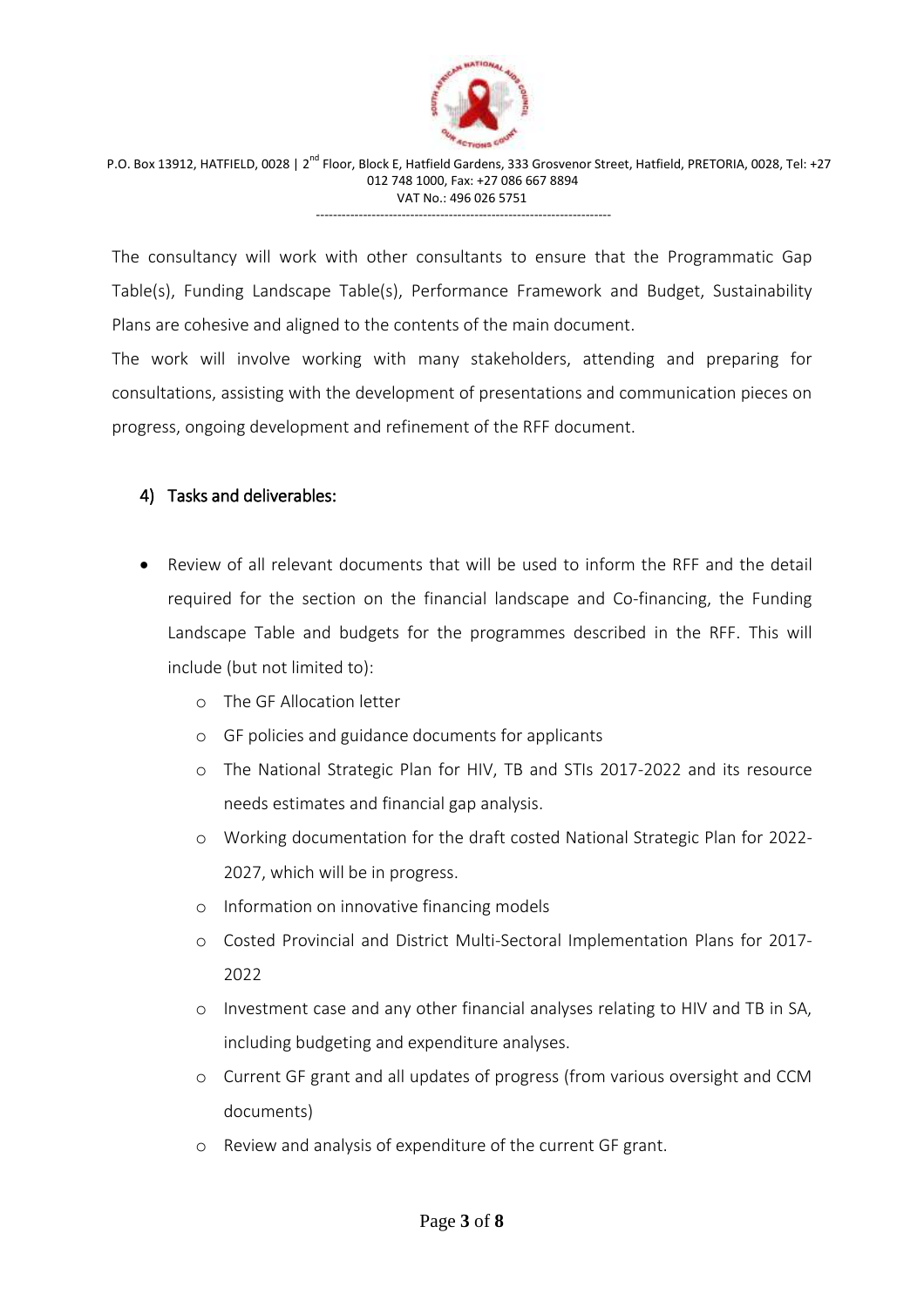

- Use information from the above-mentioned documents to prepare an initial financial gap analysis for the RFF and an analysis of expenditure of the current GF grant for review by the CCM in October 2020 and any other extra-ordinary CCM meetings.
- After CCM input, work with the lead and support writers and technical teams to prepare a combined programmatic and financial gap analysis to be used for consultation or as per the work plan.
- Participate in consultations, dialogues and technical task team meetings to facilitate discussions and capture input from stakeholders, as per work plan.
- Work with the CCM, CCM RFF subcommittee and CCM Secretariat / Technical Support Unit (TSU0 to understand and assist with the development and ongoing adjustment as necessary of the work plan for the development of the GF RFF.
- Participate in relevant dialogues/consultations and technical working group (TWG) meetings to accurately capture the comprehensive overall picture being built up as well as the details that will be captured in the RFF including the section on the Finance landscape and co-financing, the Funding Landscape Table and budgets for the programmes described in the RFF.
- Design of templates and guidelines for PR work plans and budgets to enable consolidation into the CCM proposal
- Provide guidance in the structuring of the RFF logical framework for the consolidated RFF and facilitate and support the process to develop revised work plans and budgets.
- Develop a schedule of shared unit costs for the CCM that should be applied to all PR programme elements
- Co-ordinate analysis and documentation on the financial situation and financial performance of each PR, including analysis of expenditures against budget and potential under-expenditure of the current grant period.
- Prepare the work plan-budgets and supervise the preparation of work plan-budgets
- Prepare drafts of the consolidated work plan-budget for the CCM until finalized.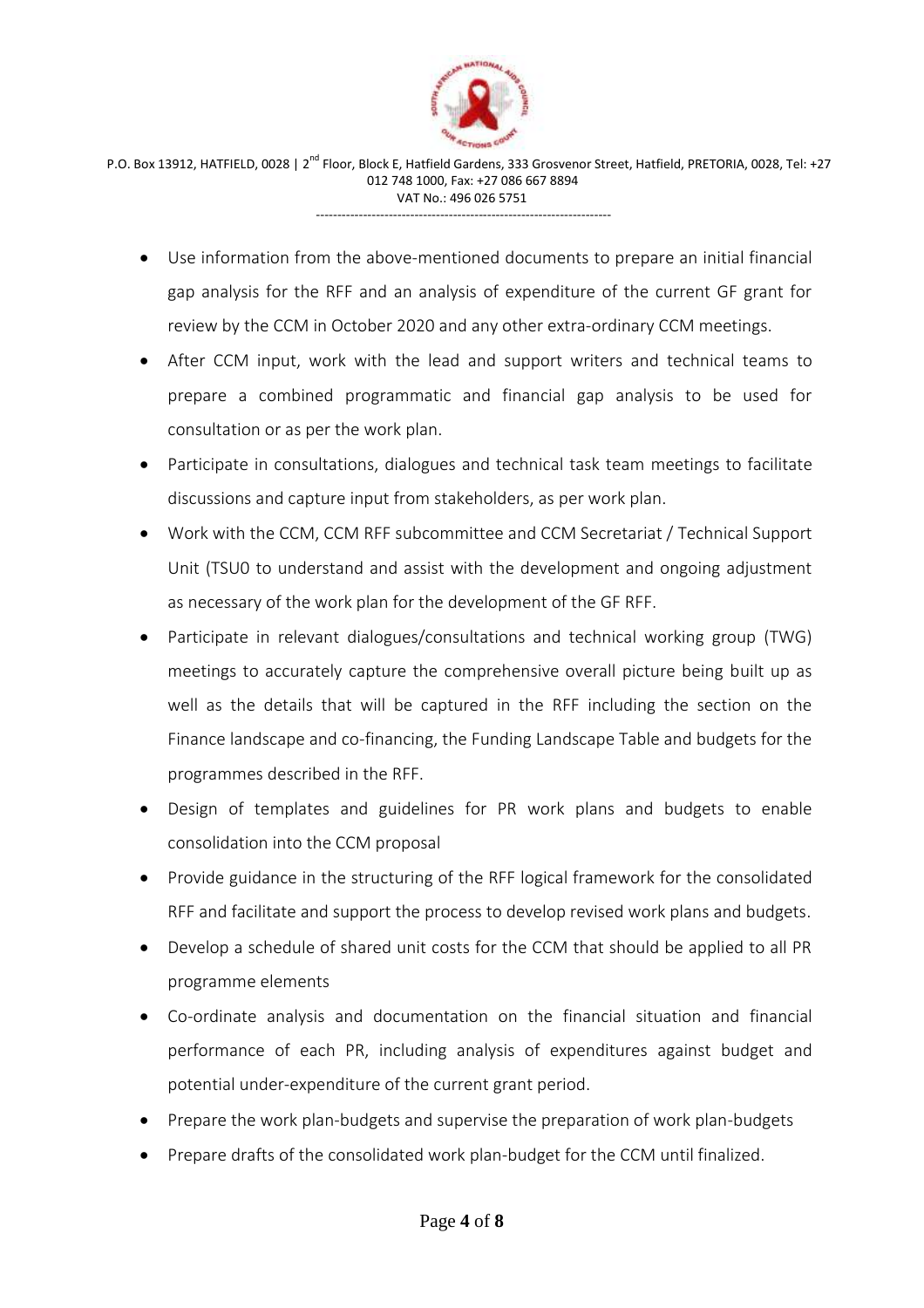

- Develop drafts of the RFF section on the finance landscape and co-financing, the Funding Landscape Table and budgets for the programmes described in the RFF and present these to the CCM, CCM RFF subcommittee and other key stakeholders for review and comment.
- Develop the final RFF section on the finance landscape and co-financing, the Funding Landscape Table and budgets for the programmes described in the RFF as part of the full version of the GF Request for Funding to be sent to the GF by August 2021.
- Prepare presentations and communication pieces to various stakeholders.

#### 5) Qualifications and experience

Consultancy must possess relevant postgraduate finance and costing qualifications

- Excellent knowledge and understanding of HIV and TB epidemics in SA
- Expertise in Financial Management, Costing and budgeting experience
- Previous experience in conducting finance and costing analysis and development of major financial and costing documents for HIV and TB in SA
- Previous experience in the development of GF RFF in the new format, including the development of the narrative sections on the finance landscape and co-financing, the development of the Funding Landscape Table and budgets for the programmes described in the RFF.
- Demonstrable experience in finance and costing assignments to government departments and major donors
- Experience in conducting costing exercises and financial gap analysis
- Ability to work with multiple stakeholders, including SA government Departments, NGOs, Business sector and Civil Society stakeholders.

#### Other competencies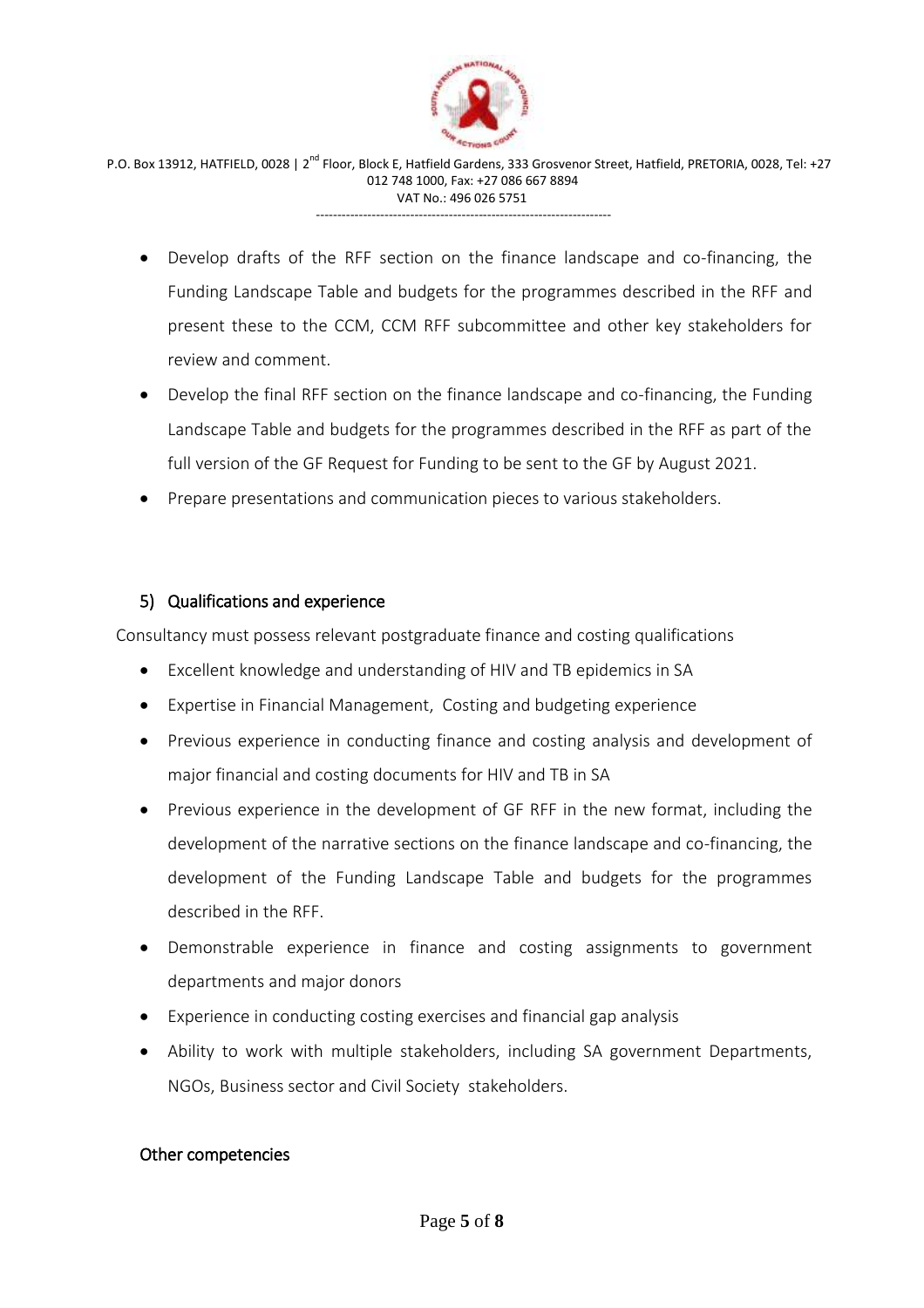

- Ability to work under pressure and still produce accurate high-quality documents
- English language proficiency and communication (written and verbal)

#### 6) Supervision

The SANAC Technical Support Unit and the CCM Secretariat at SANAC, who will work closely with the consultant to discuss the work and the review drafts and the final product, will supervise the consultant.

#### 7) Timelines and commitment:

- The GF Request for funding will be developed over a period from November 2020 to August 2021
- The level of effort expected is to be up to a maximum of 80 days spread over the 11 months. A more intense period of work is expected to be conducted over the period of April to June 2021.
- It is recommended that a team of two health economists/ health finance experts undertake this scope of work (1 senior expert and 1 mid-level expert), although this is not a prescription for applicants.
- Note that work will be remunerated based on actual time worked substantiated by detailed timesheets and high quality documents as proof of work done by the consultant, meeting attendance and participation.

#### 8) Proposal Format

A detailed proposal in response to this ToR is due on Friday 16 October by 12h00pm containing all the information required to evaluate the bid against the requirements stipulated in this terms of reference document. Please send your proposals to Mncedisi Mvelase [mncedisim@genesis-analytics.com](mailto:mncedisim@genesis-analytics.com) .The following should be attached to the proposal as annexures: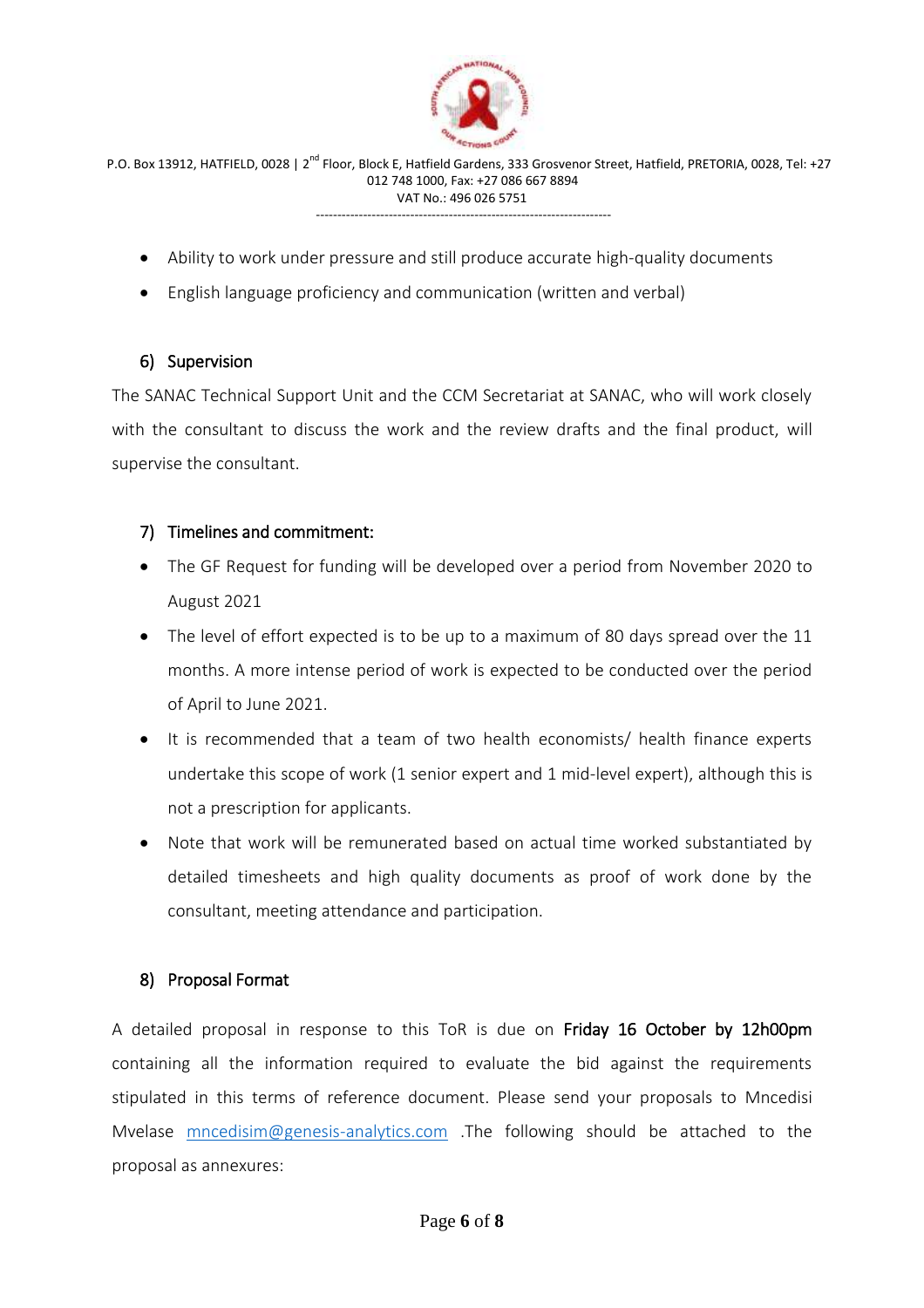

- i) Annexure A: Technical Proposal demonstrating ability to complete the assignment and produce a quality document as per scope of work detailed above
- ii) Annexure B: Summary of experience. The proposal should contain CVs of proposed team members which show the range of similar assignments they have undertaken and the size of these assignments, three letters of reference or other means of verifying past experience
- iii) Annexure C: Summary details of proposed team
- iv) Annexure D: Pricing information. Price proposals should include VAT and should be fully inclusive of ALL costs to deliver the outputs indicated in the terms of reference

# 9) Criteria for Selection

The selection of the best offer will be based on the combined scoring method: (the qualifications and methodology will be weighted 80%, combined with the price offer, which will be weighted 20%).

- Technical proposal demonstrates clear process and methodology for delivering high quality products in line with the ToR (40%).
- Demonstrated record of accomplishment / knowledge in the area of HIV and TB programming, including the need to focus on Costing and Finance (20%)
- Demonstrated track record in delivering similar projects (20%)
- Financial proposal (20%)